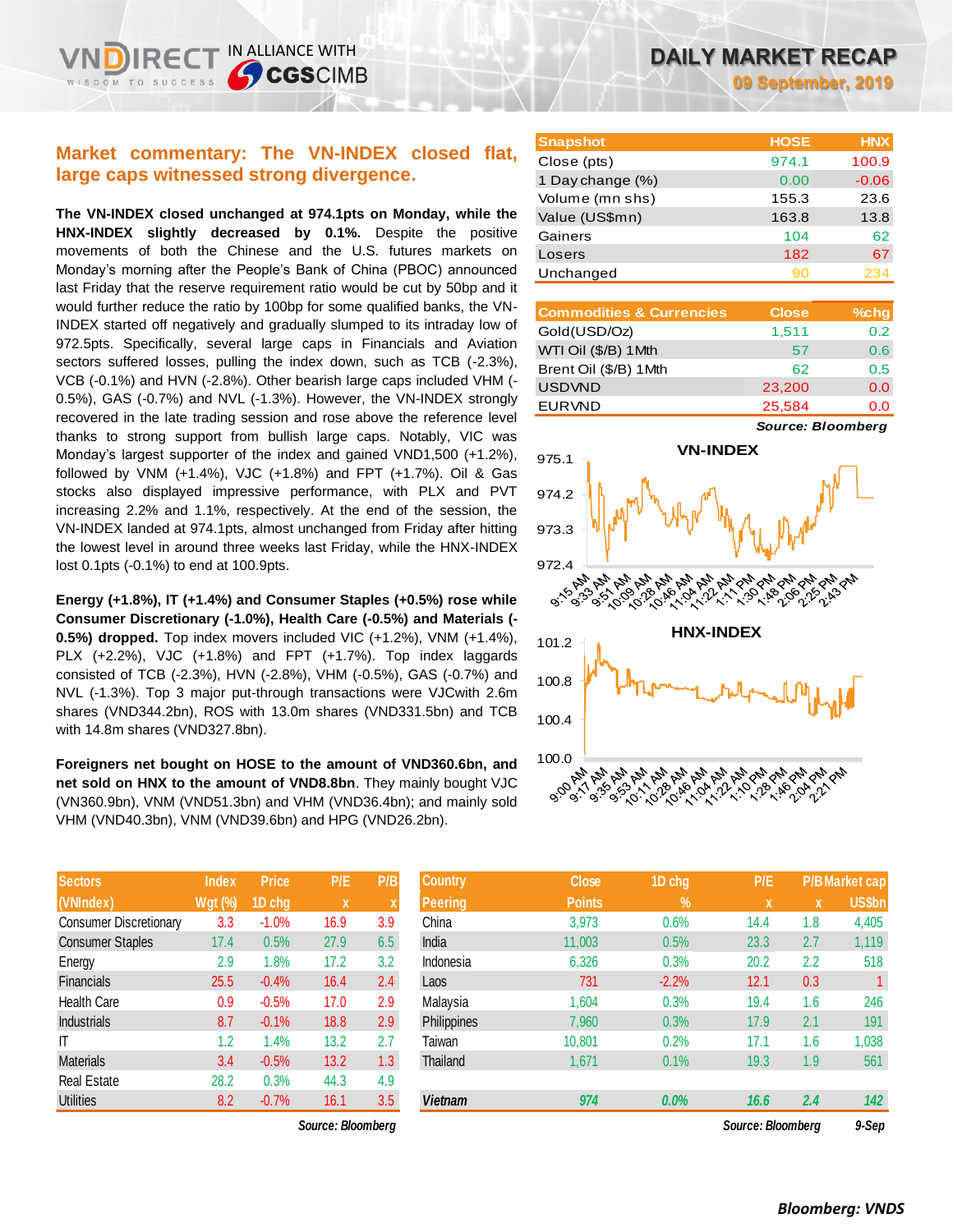### **Market News**

**Oil extends gain before OPEC meeting as Saudi Minister ousted.** Oil extended gains into a fourth day as OPEC+ prepares to meet later this week to discuss compliance with output cuts amid speculation that Saudi Arabia is likely to stick to its policy of controlling supply under its new energy minister. Futures added 1% after climbing 2.6% last week. A two-day meeting of the OPEC+ Joint Technical Committee starts Wednesday with the United Arab Emirates energy minister saying there'll be a push to get all members committed to curbs though there's no recommendation to make deeper cuts. Saudi King Salman dismissed Khalid Al-Falih as the country's energy minister and replaced him with one of his sons, Prince Abdulaziz bin Salman. *(Bloomberg)*

**Many foreign companies move factories to Vietnam.** Savills Vietnam made a statement at a conference on Sep 4 in Ho Chi Minh City as it was releasing its white paper on Vietnam's industrial real estate in the first half of this year. They included many factories from China operating mainly in the fields of electronics, textiles, footwear and spare parts production, such as Hanwha, Yokowo, Shuafu, Goertek, Foxcom, Lenovo, Nintendo, Sharp, Kyocera and Oasis, according to the report. "Although occupancy in key provinces grew year on year, available land coupled with an array of upcoming projects has seen foreign companies significantly increasing investment in Vietnam," John Campbell, Senior Consultant, Savills Vietnam Industrial Services said. "Manufacturers are showing interest in the Central Regions while developers are actively converting agricultural land to industrial usage, guaranteeing additional supply." The industrial sector is growing strongly with a ten-fold increase in foreign direct investment (FDI) over the last decade. Good land supply is facilitating incoming manufacturing projects and the rise of rental options with ready-built factories (RBF) and built-to-suit (BTS) solutions. Vietnam must be more selective with projects to move up the value chain, improve competitiveness and ensure sustainable growth. Low labour costs and government incentives, particularly preferential tax rates, will continue to be critical drivers of FDI. However, to maintain the transition to higher-value industries, Vietnam must focus on the quality rather than the number of investments. By enabling the latest production technologies and increasing workforce training, the government is actively easing qualms around viability, labour shortages and rising costs for a more transparent business environment. According to Savills Vietnam, the US-China trade war, additional investment and new free trade agreements have all had a positive effect on Vietnam's industrial sector. The Comprehensive and Progressive Agreement for Trans-Pacific Partnership (CPTPP) entered into force in Jan while the EU-Vietnam Free Trade Agreement (EVFTA) was signed in Jun 2019. This historic and ambitious agreement will eliminate 99% of customs duties and has raised interest in industrial property. Regional Comprehensive and Economic Partnership (RCEP) negotiations are underway and expected to be finalised at the end of 2019. The agreement will increase cooperation between ASEAN countries and the six Asia-Pacific states with existing free trade agreements. In the first quarter of this year, about 326 industrial zones were established, with a total area of 95,500ha. Of which, 251 industrial zones are operational with an area of 60,900ha, accounting for 74% of the total, while 75 industrial parks are under construction, compensation and site clearance on a total area of 29,300 ha, according to Savills Vietnam. *(Vietnamnet.vn)*

## **Notable Corporate Events**

**Masan Group Corporation (MSN VN) – bonds issuance:** MSN said it has planned to raise VND1,500bn via an issuance of 15m unsecured non-convertible bonds. The three-year bonds, with a face value of VND100,000, are scheduled to be issued on Sep 26 and carry an annual coupon of 10% for the first year, the company said. The minimum value to buy the debt for each individual and institutional investor will be VND10bn and VND200bn, respectively. *(Ndh.vn)*

*<to be continued>*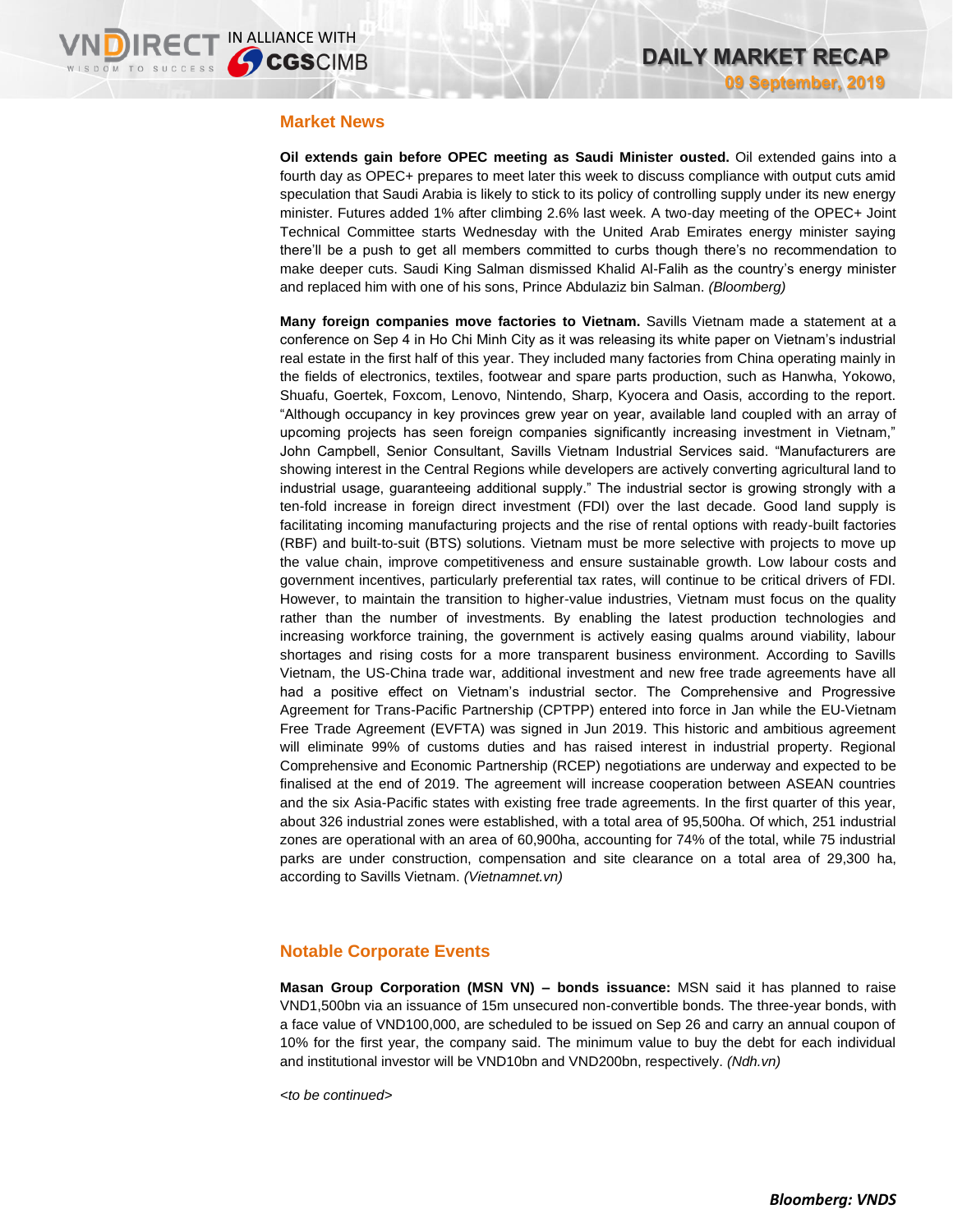**09 September, 2019**

## **COVERAGE SUMMARY**

WISDOM TO SUCCESS

VND

IRECT IN ALLIANCE WITH

| Ticker          | <b>Close</b><br>price | <b>Adjusted</b><br>target<br>price | <b>Dividend</b><br>yield | <b>Potential</b><br>return | Rating      | <b>Investment thesis summary/Update</b>                                                                                                                                                                                                                                                                                                                                                                                                                                                                                                | <b>Latest</b><br>report |
|-----------------|-----------------------|------------------------------------|--------------------------|----------------------------|-------------|----------------------------------------------------------------------------------------------------------------------------------------------------------------------------------------------------------------------------------------------------------------------------------------------------------------------------------------------------------------------------------------------------------------------------------------------------------------------------------------------------------------------------------------|-------------------------|
| PC <sub>1</sub> | 19,350                | 24,500                             | 0.0%                     | 26.6%                      | <b>ADD</b>  | 1. Robust backlog in 2019F. According to the company, the total<br>backlog of the grid erection and installation segment is estimated at<br>VND2,829bn at the beginning of 2019<br>2. Promising outlook for hydropower segment. Investments in<br>hydropower have gradually helped improved PC1's earnings quality                                                                                                                                                                                                                     | <b>Link</b>             |
| <b>LPB</b>      | 7,500                 | 10,000                             | $0.0\%$                  | 33.3%                      | ADD         | thanks to high margins and recurring, stable revenues.<br>1. LPB has embarked on an extensive branch network expansion<br>initiative that is unmatched by other banks.<br>2. Potential for a boost in fee income from bancassurance.<br>3. LPB is considering migrating to HOSE. A listing on HOSE will<br>increase liquidity for LPB                                                                                                                                                                                                  | Link                    |
| <b>NLG</b>      | 28,000                | 39,600                             | 1.8%                     | 43.2%                      | ADD         | 4. High dividend yield on a low valuation.<br>1. Project delay has led to haircut of our FY18F presales estimate.<br>2. Project licenses bode well for FY19F launches.<br>3. New land parcel acquired in Dec to support long term growth.                                                                                                                                                                                                                                                                                              | Link                    |
| <b>ACV</b>      | 78,200                | 105,000                            | 0.0%                     | 34.3%                      | ADD         | 1. ACV is a robust long-term bet on the aviation growth story than<br>even a basket of domestic airline stocks.<br>2. MOT's divestment of ACV stake to be a significant catalyst.<br>3. High return on capital and superior growth prospects justify<br>valuation premium.                                                                                                                                                                                                                                                             | <b>Link</b>             |
| <b>DPM</b>      | 13,350                | 17,300                             | 7.5%                     | 37.1%                      | ADD         | 1. Core urea business could face near-term margin pressure due to<br>the expected increases in gas input prices, which will outweigh ASP<br>recovery, in our view.<br>2. NH3-NPK project is the earnings growth driver over the next few<br>years, contributing 1.4-2.6tr annually to revenue starting from<br>2018F. However high interest expense and D&A burden could result<br>in annual losses in 2019-20F.<br>3. Pending VAT policy change in Vietnam is expected to boost<br>DPM's gross margin by 2-3% pts from 2019F onwards. | Link                    |
| QNS             | 30,500                | 44,300                             | 1.6%                     | 46.9%                      | ADD         | 1. QNS is the leading branded soymilk player in Vietnam and a<br>major sugar producer.<br>2. The company commanded 82% market share of the packaged<br>soymilk market and accounted for around 10% of total nationwide<br>sugar supply in 2017.                                                                                                                                                                                                                                                                                        | Link                    |
| <b>LTG</b>      | 23,100                | 27,300                             | 6.9%                     | 25.1%                      | ADD         | 1. Market leader in the CPC segment with 21% market share (vs.<br>second largest player VFG with 8.3% market share). LTG could<br>easily maintain the market leadership in the segment thanks to (1)<br>extensive distribution network, and (2) established long-term<br>relationships with suppliers.<br>2. Long-term strategy is to focus on the Agrifood segment with high<br>potential in export markets such as China, Philippines, Indonesia,<br>etc.<br>3. LTG is trading far below its domestic peers.                         | Link                    |
| ۷СВ             | 77,200                | 83,200                             | 1.0%                     | 8.8%                       | <b>HOLD</b> | 1. Solid core earnings growth with earnings from divestment and<br>bancassurance deals creating uncaptured upside<br>2. Strongly positioned to penetrate the retail banking segment.<br>3. Well-regarded bank with best-in-class asset quality and strong<br>deposit franchise.<br>4. Successful private placement enhanced capital buffers.                                                                                                                                                                                           | <u>Link</u>             |
| <b>MBB</b>      | 22,600                | 34,000                             | 0.0%                     | 50.5%                      | ADD         | 1. Solid earnings on improving NIM and strong fee income growth<br>with huge room to continue to boost asset yields.<br>2. Continued shift towards retail lending supports NIM expansion.<br>3. Dynamic strategy to boost fee income.<br>4. Prudent risk management evinced by a clean balance sheet                                                                                                                                                                                                                                   | <u>Link</u>             |
| <b>VPB</b>      | 20,150                | 21,200                             | 0.0%                     | 5.2%                       | <b>HOLD</b> | 1. The leading market player in consumer finance with high returns<br>on capital.<br>2. Stricter credit controls hampered earnings growth in FY18.<br>3. More digitalisation initiatives to grow fee income and cut costs.<br>VPB has launched a new digital platform in SME banking, retail<br>banking and consumer finance.                                                                                                                                                                                                          | <b>Link</b>             |
| <b>TCM</b>      | 21,400                | 28,200                             | 2.5%                     | 34.2%                      | <b>ADD</b>  | 1. The only vertically-integrated textile manufacturer in Vietnam.<br>2. Sears's bankruptcy will dent FY18 and FY19F earnings.<br>3. EVFTA is expected to confer a competitive advantage to TCM<br>due to "Fabric forward Rules of Origin"                                                                                                                                                                                                                                                                                             | <b>Link</b>             |
| <b>HPG</b>      | 21,200                | 26,139                             | 0.0%                     | 23.3%                      | ADD         | 1. We believe HPG will further consolidate its domestic market<br>share.<br>2. Higher sales volume but lower ASP<br>3. Slight delay and capex overruns on the second phase of Dung<br>Quat Steel Complex project.                                                                                                                                                                                                                                                                                                                      | <b>Link</b>             |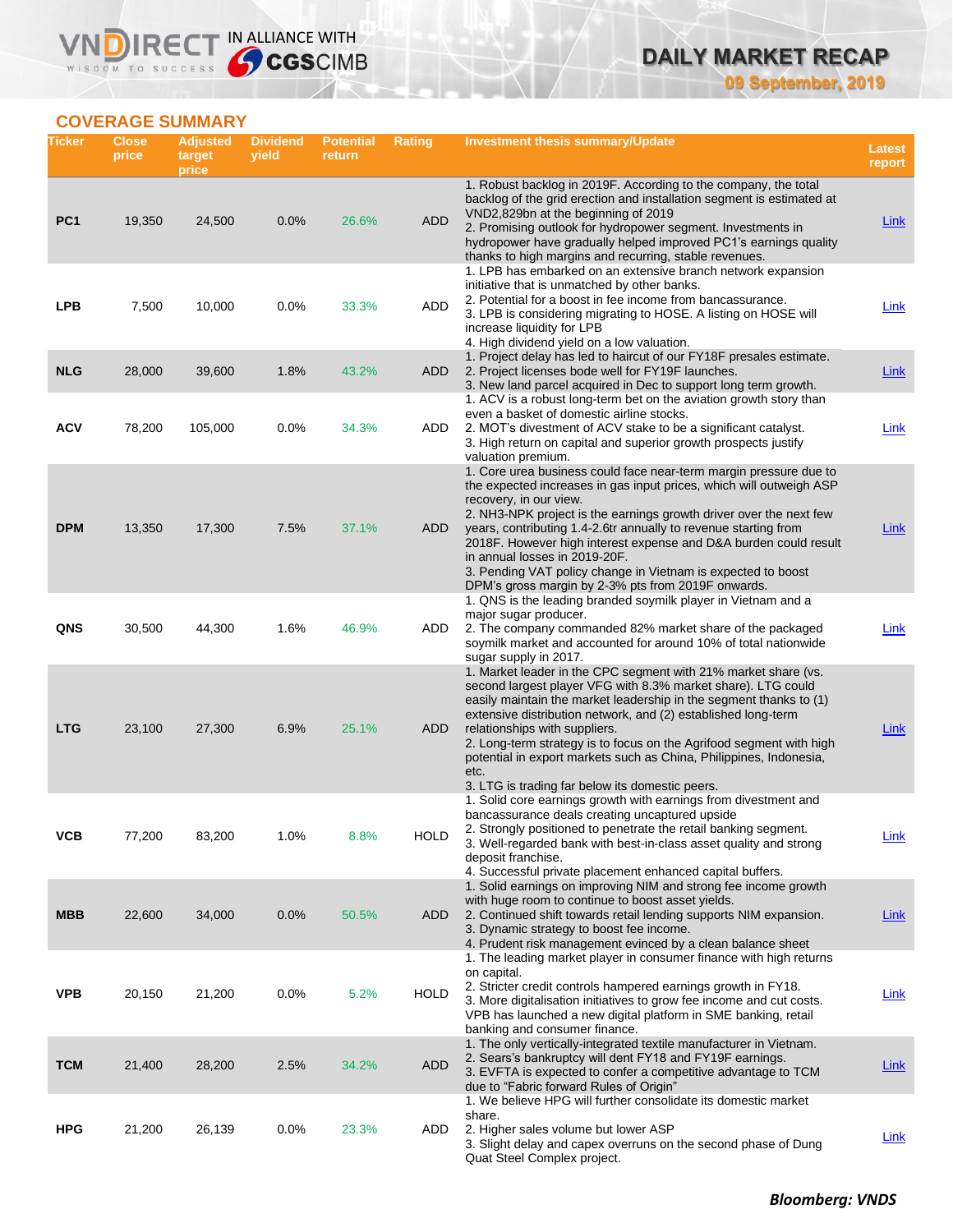**09 September, 2019**

| Ticker     | Close<br>price | <b>Adjusted</b><br>target<br>price | <b>Dividend</b><br>yield | <b>Potential</b><br>return | Rating        | Investment thesis summary/Update                                                                                                                                                                                                                                                                                                                                                                                                                                                    | Latest<br>report |
|------------|----------------|------------------------------------|--------------------------|----------------------------|---------------|-------------------------------------------------------------------------------------------------------------------------------------------------------------------------------------------------------------------------------------------------------------------------------------------------------------------------------------------------------------------------------------------------------------------------------------------------------------------------------------|------------------|
| <b>PVT</b> | 17,900         | 21,000                             | 5.8%                     | 23.2%                      | <b>ADD</b>    | 1. A beneficiary of secular oil and gas demand growth in Vietnam<br>with stable cash flow and a robust business model.<br>2. PVT boasts a stable business model with assured annual<br>transportation volumes and long-term charter rates.<br>3. We see the ongoing fleet rejuvenation benefitting PVT's long-<br>term prospects.                                                                                                                                                   | Link             |
| <b>STK</b> | 21,500         | 25,200                             | 7.0%                     | 24.2%                      | ADD           | 1. Second-largest synthetic fiber manufacturer in Vietnam.<br>2. STK is a direct beneficiary of CPTPP and the US-China trade<br>war.<br>3. Trang Bang 5 (TB5) project's commercial operations will start in<br>1Q19F.                                                                                                                                                                                                                                                               | Link             |
| AAA        | 15,950         | 25,300                             | 12.7%                    | 71.4%                      | <b>ADD</b>    | 1. AAA is the largest plastic packaging manufacturer and exporter in<br>South East Asia, with current production capacity of 8,000<br>tonnes/month.<br>2. AAA will be able to capture market share globally in countries<br>such as Japan and the U.S.<br>3. AAA aims to expand its production and adopt effective cost<br>controls.                                                                                                                                                | Link             |
| <b>PNJ</b> | 80,400         | 88,000                             | 2.8%                     | 12.3%                      | <b>HOLD</b>   | 1. PNJ is leading the jewellery market in Vietnam with an estimated<br>30% market share in the branded segment in 2018, per<br>management.<br>2. Extensive store network and still expanding.<br>3. Sustained momentum at PNJ Gold and anticipated turnaround at<br>PNJ Silver to drive strong topline growth.                                                                                                                                                                      | <b>Link</b>      |
| <b>KDH</b> | 23,650         | 28,300                             | 2.1%                     | 21.8%                      | <b>ADD</b>    | 1. KDH owns 500ha land bank in the inner city area of HCMC<br>following its recent merger with Binh Chanh Construction &<br>Investment (BCI, Unlisted).<br>2. Its strategy to develop mid-range condos and gated townhouse<br>communities makes for a diversified range of products and lowers<br>market risk.<br>3. We believe KDH's high quality housing developments have<br>helped it to establish its brand name among prospective buyers,<br>driving strong sales absorption. | Link             |
| <b>DCM</b> | 8,500          | 9,900                              | 10.6%                    | 27.0%                      | ADD           | 1. Parent company PVN guarantees 12% ROE for the company's<br>urea operations in FY15-18F, protecting DCM from adverse market<br>movements.<br>2. Changes to Vietnam's VAT policy in 2018-19F could help expand<br>DCM's gross margin by 3-4% from 2019F onwards, in our view.<br>3. Uncertainty around 2019F input gas price policy, however, is a<br>major risk that could counter positive effects of VAT policy change.                                                         | Link             |
| <b>VTP</b> | 129,900        | 111,000                            | 1.2%                     | $-13.4%$                   | <b>REDUCE</b> | 1. High growth company in a fast-evolving industry.<br>2. VTP's market share gains can be attributed to advanced<br>technology and strong infrastructure.<br>3. VTP's core sales is expected to grow at a CAGR of 48.5% to<br>2020.<br>4. Healthy financial status with strong cash reserves and high ROE.                                                                                                                                                                          | Link             |
| <b>ACB</b> | 21,900         | 30,400                             | 4.6%                     | 43.4%                      | ADD           | 1. Well-established retail brand name and customer base.<br>2. Large retail customer base enables a strong fee income<br>franchise.<br>3. Legacy issues resolved, resulting in a healthy balance sheet.                                                                                                                                                                                                                                                                             | <b>Link</b>      |
| <b>GAS</b> | 100,100        | 105,700                            | 5.8%                     | 11.4%                      | <b>HOLD</b>   | 1. Flat oil price outlook could weigh on sales growth<br>2. Depleting gas supply puts pressure on input costs<br>3. Demand and capacity expansion to partly offset rising costs                                                                                                                                                                                                                                                                                                     | Link             |
| <b>PVS</b> | 20,200         | 24,600                             | 3.5%                     | 25.3%                      | ADD           | 1. A diversified oilfield services company with strong financial health<br>2. Key beneficiary of Vietnam's push for renewed dry gas reserves<br>3. Strong earnings growth expected in FY18-21F                                                                                                                                                                                                                                                                                      | Link             |
| <b>PVD</b> | 17,800         | 17,400                             | 0.0%                     | $-2.2%$                    | <b>HOLD</b>   | 1. PVD's rig fleet as young enough to benefit from anticipated global<br>oilfield services market upturn<br>2. We differ in expecting PVD's profitability to turn around in FY19-<br>21F                                                                                                                                                                                                                                                                                            | <b>Link</b>      |
| MSH        | 56,500         | 66,600                             | 6.5%                     | 24.4%                      | ADD           | 1. MSH leads position in apparel manufacturing industry, solidified<br>by a strong customer base of global premium fashion brands.<br>2. A change in product mix with larger contribution from high-margin<br>FOB (Free on Board) apparel production is expected to be the near-<br>term growth driver.                                                                                                                                                                             | <b>Link</b>      |
| <b>MWG</b> | 116,100        | 140,700                            | 1.3%                     | 22.5%                      | ADD           | 1. Mobile World Investment Corporation (MWG) is the largest<br>consumer electronics retailer in term of both revenue and earnings.<br>2. We see long-term potential in the grocery retail business,<br>underpinned by: 1) high-growth segment to lure both local and<br>foreign retailers; and 2) improving performance of BHX in late-2018.                                                                                                                                        | <b>Link</b>      |

IRECT IN ALLIANCE WITH

VND

WISDOM TO SUCCESS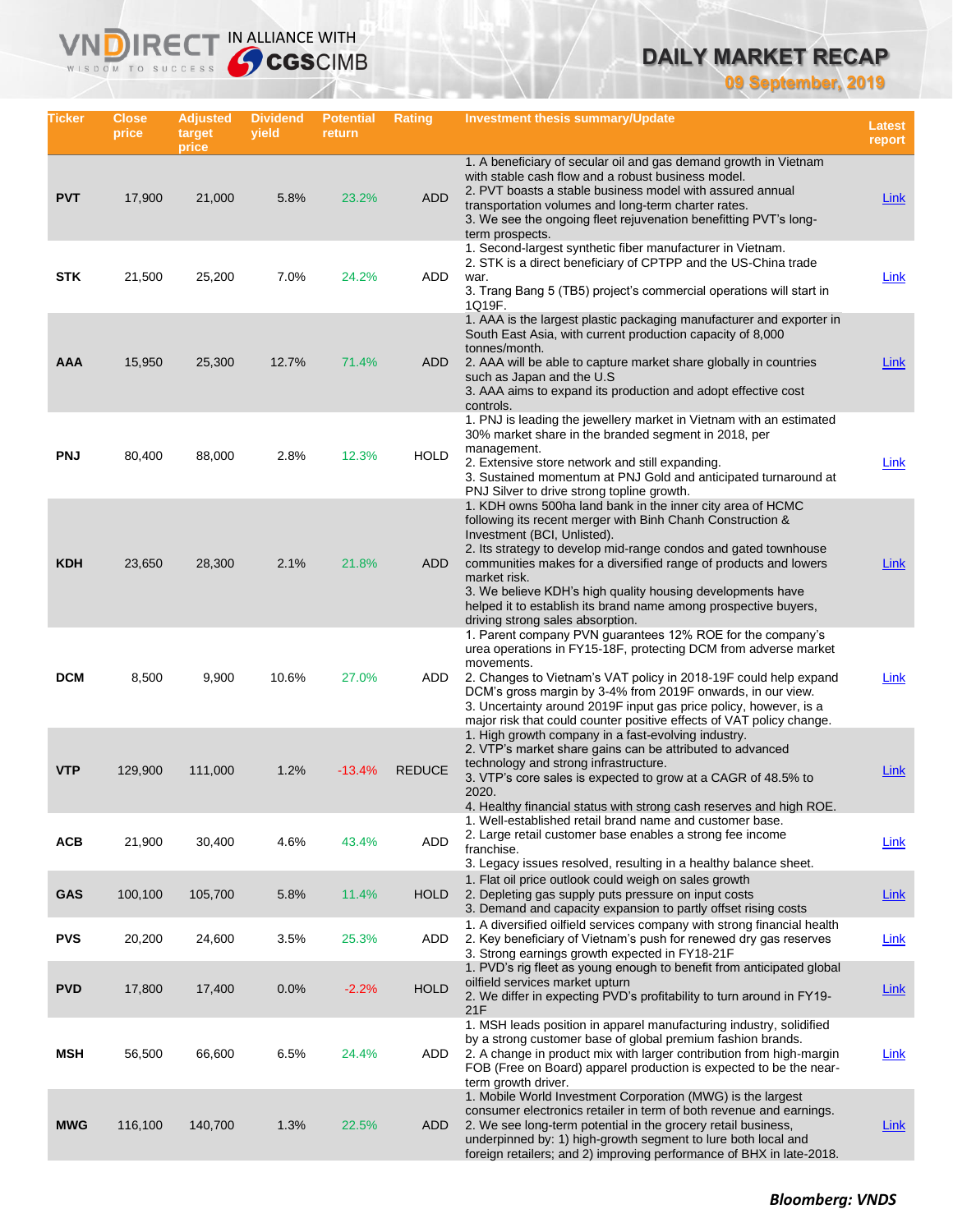**09 September, 2019**

| <b>Ticker</b> | <b>Close</b><br>price | <b>Adjusted</b><br>target<br>price | <b>Dividend</b><br>vield | <b>Potential</b><br>return | <b>Rating</b> | <b>Investment thesis summary/Update</b>                                                                                                                                                                                                                               | <b>Latest</b><br>report |
|---------------|-----------------------|------------------------------------|--------------------------|----------------------------|---------------|-----------------------------------------------------------------------------------------------------------------------------------------------------------------------------------------------------------------------------------------------------------------------|-------------------------|
| <b>POW</b>    | 12,600                | 18,334                             | 0.0%                     | 45.5%                      | ADD           | 1. The leading gas-fired power producer in Vietnam<br>2. Riding the anticipated power shortage in the South of Vietnam<br>3. Well-positioned to excel in the competitive electricity market<br>4. Vigorous 2019F outlook, solid EPS growth of 16.6% over FY18-<br>21F | <u>Link</u>             |
| <b>TCB</b>    | 21.700                | 27,400                             | 0.0%                     | 26.3%                      | ADD           | 1. Unique ecosystem banking approach that is unmatched by rivals.<br>2. TCB has the strongest and most diversified non-II franchise.<br>3. Advanced technology enables customer-centric system.<br>4. Potential re-rating catalysts and downside risks.               | Link                    |
| <b>PPC</b>    | 25,350                | 27.879                             | 9.9%                     | 19.9%                      | <b>ADD</b>    | 1. Stable operation despite its aged power plants<br>2. Reduced exposure to coal shortage risk<br>3. Decent dividend story                                                                                                                                            | Link                    |
| <b>VIB</b>    | 17.300                | 21.200                             | 2.8%                     | 25.4%                      | ADD           | 1. Rising retail lending exposure bolstered earning growth<br>2. VIB is active in product innovation and technology development                                                                                                                                       | <u>Link</u>             |

**VNDIRECT IN ALLIANCE WITH**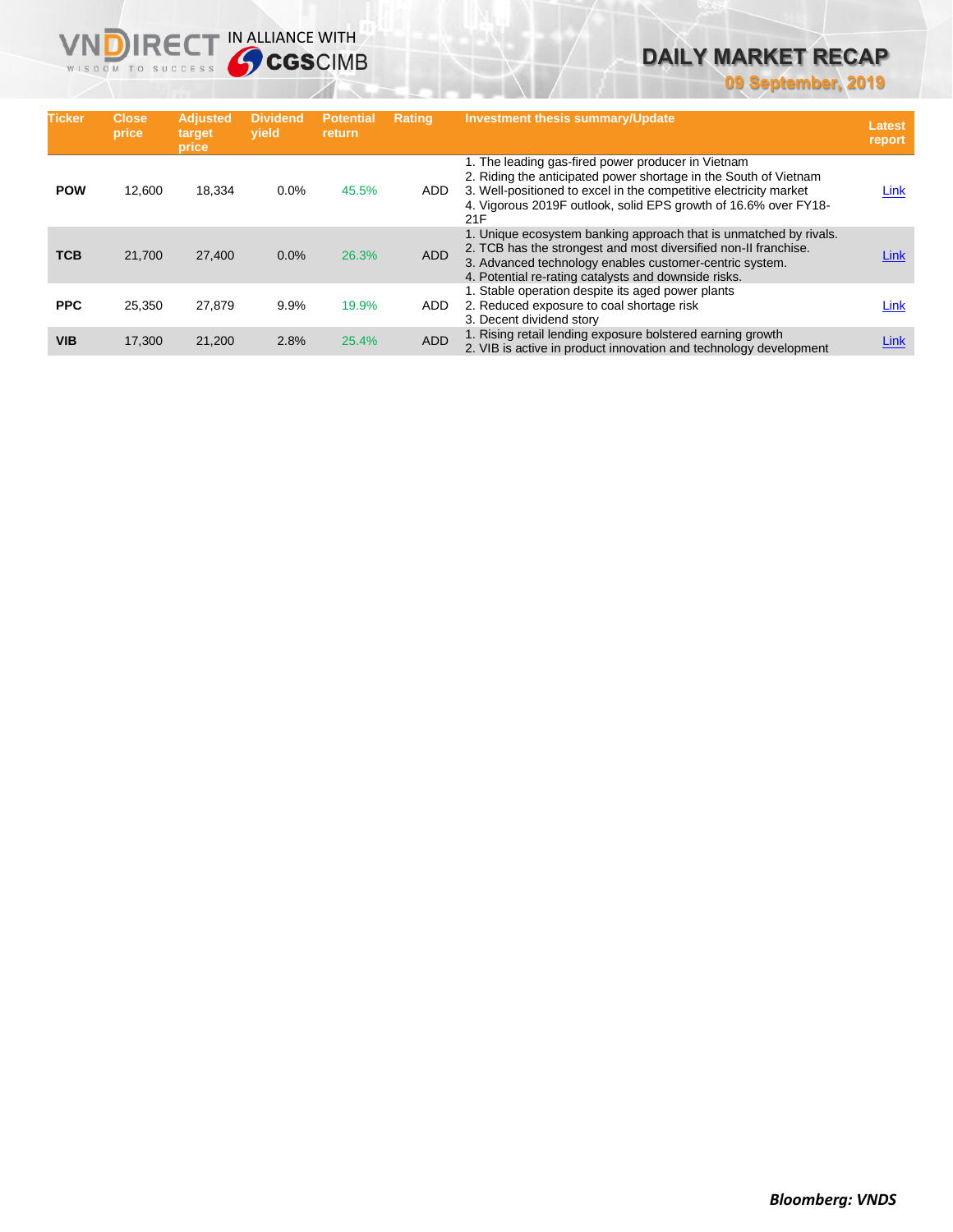## **MARKET MOVEMENTS**

WISDOM TO SUCCESS

| <b>HOSE</b>        |              |       |      |         |              |
|--------------------|--------------|-------|------|---------|--------------|
| <b>Top gainers</b> |              |       |      |         | <b>VND</b>   |
| <b>Ticker</b>      | Last         | Cha   | %chq | Vol.    | <b>Index</b> |
|                    | <b>Price</b> |       |      |         | impact       |
| <b>YEG</b>         | 69,500       | 4,500 | 6.92 | 165,830 | 0.042        |
| <b>HVG</b>         | 2,940        | 190   | 6.91 | 215,580 | 0.013        |
| <b>HRC</b>         | 41,100       | 2,650 | 6.89 | 920     | 0.024        |
| <b>TIX</b>         | 30,250       | 1,950 | 6.89 | 20      | 0.017        |
| <b>CDC</b>         | 14,900       | 950   | 6.81 | 2,000   | 0.004        |

**VNDIRECT IN ALLIANCE WITH** 

| <b>Top gainers</b> |              |       |         |         | VND          | Top gainers |              |     |         |         | <b>VND</b>   |
|--------------------|--------------|-------|---------|---------|--------------|-------------|--------------|-----|---------|---------|--------------|
| Ticker             | Last         | Chg   | $%$ chq | Vol.    | <b>Index</b> | Ticker      | Last         | Chg | $%$ chq | Vol.    | <b>Index</b> |
|                    | <b>Price</b> |       |         |         | impact       |             | <b>Price</b> |     |         |         | impact       |
| YEG                | 69.500       | 4.500 | 6.92    | 165.830 | 0.042        | <b>ACM</b>  | 500          | 100 | 25.00   | 218,800 | 0.005        |
| <b>HVG</b>         | 2,940        | 190   | 6.91    | 215.580 | 0.013        | <b>HKB</b>  | 600          | 100 | 20.00   | 44,100  | 0.005        |
| HRC                | 41.100       | 2.650 | 6.89    | 920     | 0.024        | SPI         | 1.000        | 100 | 11.11   | 197.700 | 0.002        |
| <b>TIX</b>         | 30.250       | 1,950 | 6.89    | 20      | 0.017        | <b>OCH</b>  | 7,700        | 700 | 10.00   | 400     | 0.066        |
| CDC                | 14,900       | 950   | 6.81    | 2,000   | 0.004        | TA9         | 8,800        | 800 | 10.00   | 11,700  | 0.005        |
|                    |              |       |         |         |              |             |              |     |         |         |              |

**HNX**

| <b>Top losers</b> |              |          |         |         | <b>VND</b> | <b>Top losers</b> |              |          |          |        | <b>VND</b>   |
|-------------------|--------------|----------|---------|---------|------------|-------------------|--------------|----------|----------|--------|--------------|
| <b>Ticker</b>     | Last         | Chg      | %cha    | Vol.    | Index      | Ticker            | Last         | Chg      | $%$ chq  | Vol.   | <b>Index</b> |
|                   | <b>Price</b> |          |         |         | impact     |                   | <b>Price</b> |          |          |        | impact       |
| FTM               | 7.050        | $-530$   | $-6.99$ | 14,460  | $-0.008$   | <b>DPS</b>        | 400          | $-100$   | $-20.00$ | 27.400 | $-0.003$     |
| <b>SZL</b>        | 50,600       | $-3,800$ | $-6.99$ | 72,530  | $-0.022$   | <b>NHP</b>        | 500          | $-100$   | $-16.67$ | 31,900 | $-0.002$     |
| <b>SGT</b>        | 6.000        | $-450$   | $-6.98$ | 150     | $-0.010$   | TKC               | 17.600       | $-1.900$ | $-9.74$  | 100    | $-0.015$     |
| D <sub>2</sub> D  | 67,000       | $-5,000$ | $-6.94$ | 312.650 | $-0.032$   | <b>CKV</b>        | 15,200       | $-1,600$ | $-9.52$  | 400    | $-0.002$     |
| <b>RIC</b>        | 6,030        | $-450$   | $-6.94$ | 40      | $-0.004$   | <b>PBP</b>        | 8,700        | $-900$   | $-9.38$  | 5,300  | $-0.001$     |
|                   |              |          |         |         |            |                   |              |          |          |        |              |

|               | Top index movers     |       |         |         | <b>VND</b>      | <b>Top index movers</b> |                      |       |         | <b>VND</b> |                 |
|---------------|----------------------|-------|---------|---------|-----------------|-------------------------|----------------------|-------|---------|------------|-----------------|
| <b>Ticker</b> | Last<br><b>Price</b> | Chg   | $%$ chq | Vol.    | Index<br>impact | Ticker                  | Last<br><b>Price</b> | Chg   | $%$ chq | Vol.       | Index<br>impact |
| VIC           | 122,600              | .500  | 1.24    | 165.730 | 1.482           | OCH                     | 7.700                | 700   | 10.00   | 400        | 0.066           |
| <b>VNM</b>    | 124,500              | 1.700 | 1.38    | 498.850 | 0.874           | <b>VCS</b>              | 84,800               | 900   | 1.07    | 187.300    | 0.030           |
| <b>PLX</b>    | 61.900               | 1.300 | 2.15    | 384.500 | 0.497           | <b>MBG</b>              | 16.900               | 1.500 | 9.74    | 27,800     | 0.030           |
| <b>VJC</b>    | 132,800              | 2,400 | 1.84    | 743.950 | 0.384           | <b>SJE</b>              | 26,800               | 1,700 | 6.77    | 1.500      | 0.025           |
| <b>FPT</b>    | 53,800               | 900   | .70     | 2.51MLN | 0.180           | <b>NET</b>              | 32.400               | 2.500 | 8.36    | 46,000     | 0.021           |

|               | <b>Top index laggers</b> |        |         |         | <b>VND</b>   |
|---------------|--------------------------|--------|---------|---------|--------------|
| <b>Ticker</b> | Last                     | Cha    | %chq    | Vol.    | <b>Index</b> |
|               | <b>Price</b>             |        |         |         | impact       |
| <b>TCB</b>    | 21,700                   | $-500$ | $-2.25$ | 2.27MLN | $-0.516$     |
| <b>HVN</b>    | 33,350                   | $-950$ | $-2.77$ | 993.180 | $-0.398$     |
| VHM           | 88,400                   | $-400$ | $-0.45$ | 336.920 | $-0.396$     |
| <b>GAS</b>    | 100,100                  | $-700$ | $-0.69$ | 100,280 | $-0.396$     |
| <b>NVL</b>    | 61,300                   | $-800$ | $-1.29$ | 355,340 | $-0.220$     |

|            | <b>Top index movers</b> |       |         |         | <b>VND</b>   | <b>Top index movers</b> |              | <b>VND</b> |         |         |              |
|------------|-------------------------|-------|---------|---------|--------------|-------------------------|--------------|------------|---------|---------|--------------|
| Ticker     | Last                    | Chg   | $%$ chq | Vol.    | <b>Index</b> | Ticker                  | Last         | Chg        | $%$ chq | Vol.    | <b>Index</b> |
|            | <b>Price</b>            |       |         |         | impact       |                         | <b>Price</b> |            |         |         | impact       |
| VIC        | 122,600                 | 1.500 | 1.24    | 165.730 | 1.482        | осн                     | 7.700        | 700        | 10.00   | 400     | 0.066        |
| <b>VNM</b> | 124,500                 | 1,700 | 1.38    | 498.850 | 0.874        | <b>VCS</b>              | 84,800       | 900        | 1.07    | 187,300 | 0.030        |
| <b>PLX</b> | 61.900                  | 1.300 | 2.15    | 384.500 | 0.497        | <b>MBG</b>              | 16.900       | 1.500      | 9.74    | 27,800  | 0.030        |
| <b>VJC</b> | 132,800                 | 2,400 | 1.84    | 743.950 | 0.384        | <b>SJE</b>              | 26,800       | 1,700      | 6.77    | 1.500   | 0.025        |
| <b>FPT</b> | 53.800                  | 900   | 1.70    | 2.51MLN | 0.180        | NET                     | 32.400       | 2.500      | 8.36    | 46.000  | 0.021        |

|            | <b>Top index laggers</b> |        |         |         | <b>VND</b> | <b>VND</b><br><b>Top index laggers</b> |              |          |         |         |              |  |
|------------|--------------------------|--------|---------|---------|------------|----------------------------------------|--------------|----------|---------|---------|--------------|--|
| Ticker     | Last                     | Chg    | $%$ chq | Vol.    | Index      | Ticker                                 | Last         | Chg      | $%$ chq | Vol.    | <b>Index</b> |  |
|            | <b>Price</b>             |        |         |         | impact     |                                        | <b>Price</b> |          |         |         | impact       |  |
| TCB        | 21.700                   | $-500$ | $-2.25$ | 2.27MLN | $-0.516$   | <b>PVS</b>                             | 20,200       | $-300$   | $-1.46$ | 2.52MLN | $-0.075$     |  |
| <b>HVN</b> | 33,350                   | $-950$ | $-2.77$ | 993.180 | $-0.398$   | <b>NVB</b>                             | 7,100        | $-100$   | $-1.39$ | 293.700 | $-0.039$     |  |
| VHM        | 88.400                   | $-400$ | $-0.45$ | 336.920 | $-0.396$   | <b>SHS</b>                             | 7.100        | $-200$   | $-2.74$ | 362,000 | $-0.028$     |  |
| <b>GAS</b> | 100.100                  | $-700$ | $-0.69$ | 100.280 | $-0.396$   | <b>IDV</b>                             | 36,500       | $-2.400$ | $-6.17$ | 900     | $-0.025$     |  |
| <b>NVL</b> | 61,300                   | $-800$ | $-1.29$ | 355.340 | $-0.220$   | <b>NDN</b>                             | 16,800       | $-500$   | $-2.89$ | 261.000 | $-0.024$     |  |

| Top liquidity |                      |        |         |                 | <b>VND</b>             | Top liquidity |                      |        |         |                   |                        |
|---------------|----------------------|--------|---------|-----------------|------------------------|---------------|----------------------|--------|---------|-------------------|------------------------|
| <b>Ticker</b> | Last<br><b>Price</b> | Chg    | $%$ chq | Val.<br>(VNDbn) | <b>Index</b><br>impact | Ticker        | Last<br><b>Price</b> | Chg    | $%$ chg | Val.<br>(VNDbn)   | <b>Index</b><br>impact |
| <b>ROS</b>    | 27,550               | 450    | .66     | 365             | 0.075                  | <b>PVS</b>    | 20,200               | $-300$ | $-1.46$ | 52                | $-0.075$               |
| <b>FPT</b>    | 53,800               | 900    | 1.70    | 135             | 0.180                  | C69           | 26,700               | 2,400  | 9.88    | 21                | 0.019                  |
| <b>VJC</b>    | 132,800              | 2,400  | 1.84    | 98              | 0.384                  | <b>VCS</b>    | 84,800               | 900    | 1.07    | 16                | 0.030                  |
| <b>HPG</b>    | 21,200               | $-200$ | $-0.93$ | 76              | $-0.163$               | <b>VCG</b>    | 26,400               | 0      | 0.00    | 8                 | 0.000                  |
| <b>VNM</b>    | 124,500              | 1,700  | 1.38    | 62              | 0.874                  | ACB           | 21,900               | 0      | 0.00    | 8                 | 0.000                  |
|               |                      |        |         |                 |                        |               |                      |        |         | Source: Bloomberg |                        |

*Source: Bloomberg*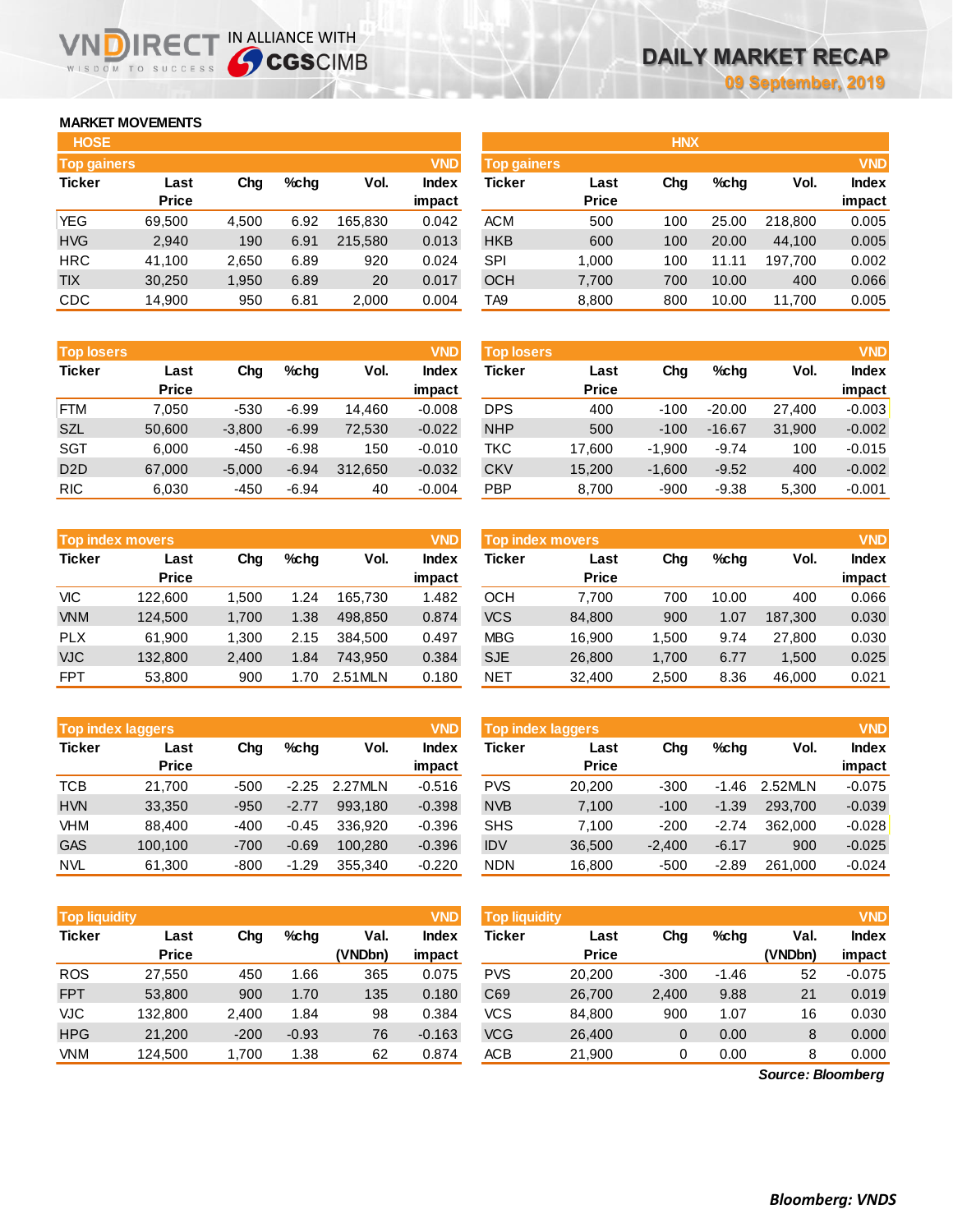## **FOREIGN ACTIVITIES**

WISDOM TO SUCCESS

 $R \in C$ 

IN ALLIANCE WITH

| Volume (Mn'shs)       | <b>HOSE</b> | <b>HNX</b> | Value (VND'bn)        | <b>HOSE</b> | <b>HNX</b> |
|-----------------------|-------------|------------|-----------------------|-------------|------------|
| <b>BUY</b>            | 7.6         | 0.1        | <b>BUY</b>            | 565.4       | 1.0        |
| % of market           | 5.1%        | 0.4%       | % of market           | 16.3%       | 0.3%       |
| <b>SELL</b>           | 5.6         | 0.6        | <b>SELL</b>           | 204.8       | 9.8        |
| % of market           | 3.7%        | 2.4%       | % of market           | 5.9%        | 3.1%       |
| <b>NET BUY (SELL)</b> | 2.0         | (0.5)      | <b>NET BUY (SELL)</b> | 360.6       | (8.8)      |

*Source: HSX, HNX*





| <b>YTD ACCUMULATION</b> |             |            |                       |             |                             |
|-------------------------|-------------|------------|-----------------------|-------------|-----------------------------|
| <b>Volume (MIn'shs)</b> | <b>HOSE</b> | <b>HNX</b> | Value (VND'bn)        | <b>HOSE</b> | <b>HNX</b>                  |
| <b>BUY</b>              | 2,541.8     | 171.2      | <b>BUY</b>            | 118,182.1   | 3,056.9                     |
| % of market             | $9.0\%$     | 3.0%       | % of market           | 18.1%       | 1.8%                        |
| <b>SELL</b>             | 2,575.3     | 218.6      | <b>SELL</b>           | 108,521.4   | 3,670.3                     |
| % of market             | 9.1%        | 3.8%       | % of market           | 16.6%       | 2.2%                        |
| <b>NET BUY (SELL)</b>   | (33.5)      | (47.4)     | <b>NET BUY (SELL)</b> | 9,661       | (613.4)<br>Source: HSX, HNX |

*Bloomberg: VNDS*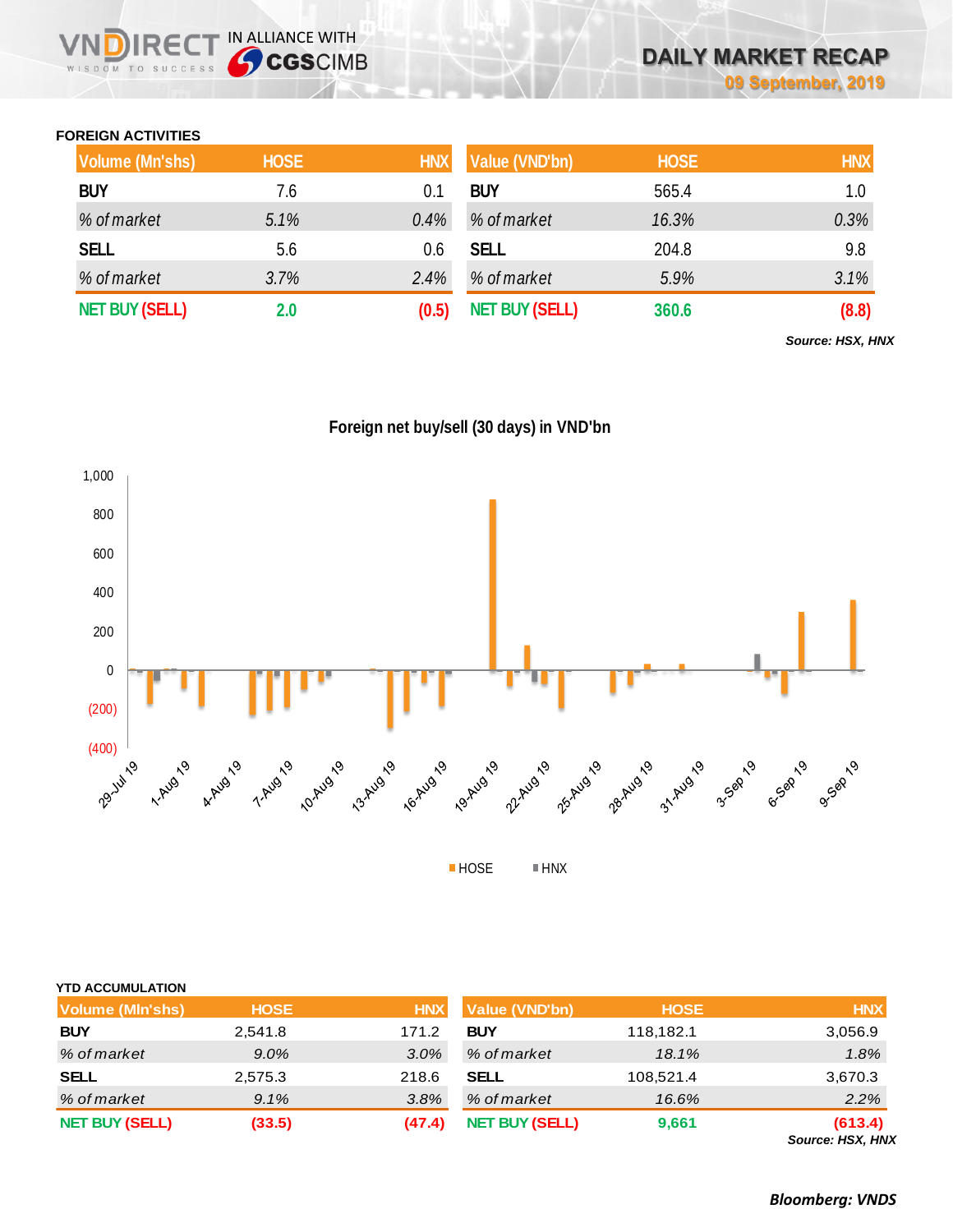### **FOREIGN ACTIVITIES**

WISDOM TO SUCCESS

**VNDIRECT IN ALLIANCE WITH** 

|               |                               | <b>HOSE</b> |         |       |                 | <b>HNX</b>                    |                      |               |         |       |                        |  |
|---------------|-------------------------------|-------------|---------|-------|-----------------|-------------------------------|----------------------|---------------|---------|-------|------------------------|--|
|               | Top buy by foreigners (value) |             |         |       | <b>VND'bn</b>   | Top buy by foreigners (value) |                      | <b>VND'bn</b> |         |       |                        |  |
| <b>Ticker</b> | Last<br><b>Price</b>          | Chg         | $%$ chg | Value | Index<br>impact | <b>Ticker</b>                 | Last<br><b>Price</b> | Chg           | %chg    | Value | <b>Index</b><br>impact |  |
| <b>VJC</b>    | 132,800                       | 2,400       | 1.84    | 360.9 | 0.384           | <b>SRA</b>                    | 8,900                | $-900$        | $-9.18$ | 0.4   | 0.000                  |  |
| <b>VNM</b>    | 124,500                       | 1,700       | 1.38    | 51.3  | 0.874           | <b>BVS</b>                    | 10,600               | $-100$        | $-0.93$ | 0.3   | 0.000                  |  |
| VHM           | 88.400                        | $-400$      | $-0.45$ | 36.4  | $-0.396$        | <b>PVI</b>                    | 33.200               | $-600$        | $-1.78$ | 0.1   | 0.000                  |  |
| <b>GEX</b>    | 21,000                        | 150         | 0.72    | 18.3  | 0.019           | <b>VCS</b>                    | 84,800               | 900           | 1.07    | 0.1   | 0.000                  |  |
| <b>PLX</b>    | 61,900                        | 1,300       | 2.15    | 16.0  | 0.497           | <b>PIA</b>                    | 31,000               | $-1,500$      | $-4.62$ | 0.0   | 0.000                  |  |

|               | Top sell by foreigners (value) |        |         |       | <b>VND'bn</b>   | Top sell by foreigners (value) |                      | <b>VND'bn</b> |         |       |                        |
|---------------|--------------------------------|--------|---------|-------|-----------------|--------------------------------|----------------------|---------------|---------|-------|------------------------|
| <b>Ticker</b> | Last<br><b>Price</b>           | Chg    | $%$ chg | Value | Index<br>impact | Ticker                         | Last<br><b>Price</b> | Chg           | %chg    | Value | <b>Index</b><br>impact |
| VHM           | 88.400                         | $-400$ | $-0.45$ | 40.3  | $-0.396$        | <b>PVS</b>                     | 20.200               | $-300$        | $-1.46$ | 6.9   | 0.000                  |
| <b>VNM</b>    | 124.500                        | 1.700  | 1.38    | 39.6  | 0.874           | <b>SRA</b>                     | 8,900                | $-900$        | $-9.18$ | 0.7   | 0.000                  |
| <b>HPG</b>    | 21.200                         | $-200$ | $-0.93$ | 26.2  | $-0.163$        | <b>NET</b>                     | 32.400               | 2,500         | 8.36    | 0.6   | 0.000                  |
| <b>MSN</b>    | 74.000                         | 0      | 0.00    | 15.2  | 0.000           | <b>PIA</b>                     | 31,000               | $-1,500$      | $-4.62$ | 0.4   | 0.000                  |
| <b>VIC</b>    | 122,600                        | .500   | 24. ا   | 7.9   | .482            | <b>SHS</b>                     | 7.100                | $-200$        | $-2.74$ | 0.3   | 0.000                  |

|               | Top net buy by foreigners (value) |       |         |       | <b>VND'bn</b>   | Top net buy by foreigners (value) |                      |        |         |       |                        |
|---------------|-----------------------------------|-------|---------|-------|-----------------|-----------------------------------|----------------------|--------|---------|-------|------------------------|
| <b>Ticker</b> | Last<br><b>Price</b>              | Chg   | $%$ chg | Value | Index<br>impact | Ticker                            | Last<br><b>Price</b> | Chg    | %chg    | Value | <b>Index</b><br>impact |
| <b>VJC</b>    | 132.800                           | 2,400 | 1.84    | 356.4 | 0.384           | <b>PVI</b>                        | 33,200               | $-600$ | $-1.78$ | 0.1   | 0.000                  |
| <b>GEX</b>    | 21,000                            | 150   | 0.72    | 16.1  | 0.019           | <b>VCS</b>                        | 84,800               | 900    | 1.07    | 0.1   | 0.000                  |
| <b>PLX</b>    | 61,900                            | 1,300 | 2.15    | 16.0  | 0.497           | <b>AMV</b>                        | 19,000               | 300    | 1.60    | 0.0   | 0.000                  |
| <b>VNM</b>    | 124,500                           | 1.700 | 1.38    | 11.7  | 0.874           | <b>MST</b>                        | 3,000                | $-100$ | $-3.23$ | 0.0   | 0.000                  |
| <b>VIC</b>    | 122.600                           | .500  | 1.24    | 6.3   | .482            | DP <sub>3</sub>                   | 62.800               | 500    | 0.80    | 0.0   | 0.000                  |

|               | Top net sell by foreigners (value) |        |         |         | <b>VND'bn</b>   | Top net sell by foreigners (value) |                      | <b>VND'bn</b> |         |         |                 |
|---------------|------------------------------------|--------|---------|---------|-----------------|------------------------------------|----------------------|---------------|---------|---------|-----------------|
| <b>Ticker</b> | Last<br><b>Price</b>               | Chg    | $%$ chg | Value   | Index<br>impact | Ticker                             | Last<br><b>Price</b> | Chg           | %chg    | Value   | Index<br>impact |
| <b>HPG</b>    | 21.200                             | $-200$ | $-0.93$ | $-18.3$ | $-0.163$        | <b>PVS</b>                         | 20,200               | $-300$        | $-1.46$ | $-6.92$ | 0.000           |
| <b>MSN</b>    | 74.000                             | 0      | 0.00    | $-11.2$ | 0.000           | <b>NET</b>                         | 32,400               | 2,500         | 8.36    | $-0.57$ | 0.000           |
| <b>TNA</b>    | 13.200                             | $-100$ | $-0.75$ | $-5.9$  | $-0.001$        | <b>PIA</b>                         | 31,000               | $-1,500$      | $-4.62$ | $-0.40$ | 0.000           |
| <b>VRE</b>    | 34.000                             | $-100$ | $-0.29$ | $-5.1$  | $-0.069$        | <b>SRA</b>                         | 8,900                | $-900$        | $-9.18$ | $-0.34$ | 0.000           |
| <b>VHM</b>    | 88.400                             | $-400$ | $-0.45$ | $-3.9$  | $-0.396$        | <b>SHS</b>                         | 7.100                | $-200$        | $-2.74$ | $-0.26$ | 0.000           |

*9-Sep-19*

*Source: Bloomberg, HOSE, HNX*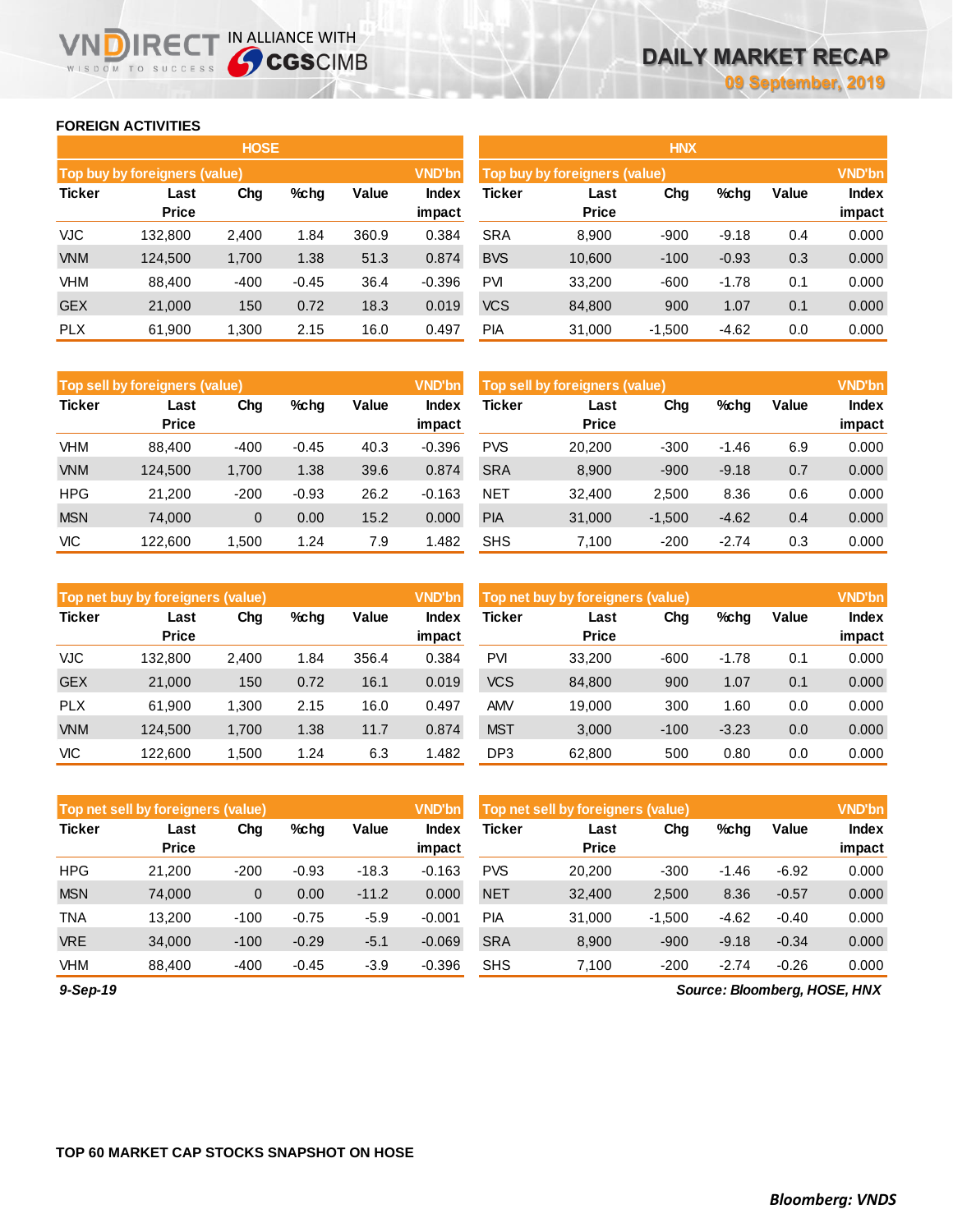| WISDOM TO SUCCESS      |                    | <b>Sy CGS</b> CIMB |                  |                    |                | UAILT MARNET RECAP              |               |              |                             |                          |              |              |              |
|------------------------|--------------------|--------------------|------------------|--------------------|----------------|---------------------------------|---------------|--------------|-----------------------------|--------------------------|--------------|--------------|--------------|
|                        |                    |                    |                  |                    |                |                                 |               |              | 09 September, 2019          |                          |              |              |              |
|                        |                    |                    |                  |                    |                |                                 |               |              |                             |                          |              |              |              |
| No. Ticker             | <b>Price</b>       |                    | Price change (%) |                    |                | Mkt. Cap Outs. Vol. Float ratio |               |              | Avail. Fil Ave. daily vol.  | P/E                      | P/B          | <b>ROE</b>   | <b>ROA</b>   |
|                        | <b>VND</b>         | 1M                 | <b>3M</b>        | 6M                 | <b>US\$mln</b> | <b>MIn'shs</b>                  | $\frac{9}{6}$ |              | $% (30 \, \text{days-shs})$ | $\pmb{\chi}$             | $\pmb{\chi}$ | %            | $\%$         |
| 1 VIC VM               | 122,600            | 2.0                | 4.8              | 3.8                | 17,682         | 3,346                           | 53.4          | 21.6         | 368,698                     | 74.6                     | 5.0          | 8.3          | 1.7          |
| 2 VHM VM               | 88,400             | 5.2                | 7.5              | $-3.4$             | 12,763         | 3,350                           | 30.3          | 33.9         | 563,725                     | 19.6                     | 6.8          | 57.0         | 16.7         |
| 3 VCB VM               | 77,200             | $-1.7$             | 17.7             | 22.9               | 12,342         | 3,709                           | 25.2          | 6.1          | 683,902                     | 16.3                     | 3.8          | 25.6         | 1.6          |
| 4 VNM VM               | 124,500            | 2.9                | $-1.7$           | $-9.1$             | 9,345          | 1,741                           | 46.2          | 41.0         | 707,341                     | 22.8                     | 7.7          | 35.0         | 27.6         |
| 5 GAS VM<br>6 SAB VM   | 100,100<br>266,000 | $-1.2$<br>$-3.5$   | $-2.8$<br>$-3.8$ | $-0.9$<br>8.6      | 8,258<br>7,353 | 1,914<br>641                    | 4.2<br>10.4   | 45.3<br>36.6 | 283,105<br>28,951           | 16.5<br>39.5             | 4.3<br>9.7   | 26.9<br>27.1 | 17.7<br>19.5 |
| 7 BID VM               | 38,100             | 9.8                | 20.2             | 12.1               | 5,614          | 3,419                           | 4.4           | 26.7         | 1,340,485                   | 18.2                     | 2.4          | 13.7         | 0.5          |
| 8 MSN VM               | 74,000             | $-2.8$             | $-14.0$          | $-17.6$            | 3,729          | 1,169                           | 25.4          | 8.6          | 410,813                     | 22.4                     | 2.8          | 15.6         | 5.7          |
| 9 VREVM                | 34,000             | $-4.2$             | $-2.2$           | $-2.0$             | 3,413          | 2,329                           | 100.0         | 16.8         | 1,463,762                   | 32.9                     | 2.8          | 8.8          | 6.3          |
| 10 TCB VM              | 21,700             | 7.4                | 0.5              | $-17.3$            | 3,271          | 3,497                           | 79.7          | 0.0          | 1,906,638                   | 8.6                      | 1.4          | 17.0         | 2.7          |
| 11 CTG VM              | 19,950             | $-2.7$             | $-2.4$           | $-5.9$             | 3,202          | 3,723                           | 35.5          | 0.0          | 2,235,332                   | 13.6                     | 1.0          | 7.8          | 0.5          |
| 12 PLX VM              | 61,900             | $-0.5$             | $-0.8$           | 2.3                | 3,177          | 1,191                           | 8.9           | 6.7          | 554,857                     | 18.5                     | 3.6          | 20.1         | 6.2          |
| 13 VJC VM              | 132,800            | 0.8                | 8.7              | 10.0               | 2,999          | 524                             | 51.5          | 11.3         | 691,788                     | 13.5                     | 5.1          | 43.3         | 15.1         |
| 14 HPG VM              | 21,200             | $-8.2$             | $-7.6$           | $-18.8$            | 2,523          | 2,761                           | 52.1          | 11.3         | 5,759,524                   | 7.7                      | 1.3          | 19.9         | 10.3         |
| 15 NVL VM              | 61,300             | 2.2                | 1.0              | 6.6                | 2,458          | 930                             | 32.0          | 31.2         | 507,903                     | 17.1                     | 2.8          | 17.8         | 5.0          |
| 16 BVHVM               | 75,000             | $-3.8$             | $-4.2$           | $-21.4$            | 2,266          | 701                             | 27.9          | 23.4         | 127,433                     | 49.8                     | 3.4          | 6.8          | 0.9          |
| 17 MWG VM              | 116,100            | 0.2                | 31.5             | 34.1               | 2,215          | 443                             | 87.2          | 0.0          | 929,706                     | 14.7                     | 4.9          | 38.6         | 12.1         |
| 18 VPB VM              | 20,150             | 6.1                | 12.3             | $-4.3$             | 2,134          | 2,457                           | 69.2          | 0.0          | 1,692,668                   | 6.7                      | 1.3          | 20.6         | 2.3          |
| 19 MBB VM              | 22,600             | 5.4                | 10.0             | 3.4                | 2,059          | 2,113                           | 55.2          | 0.0          | 4,423,028                   | 7.0                      | 1.4          | 21.7         | 1.9          |
| 20 HVN VM<br>21 FPT VM | 33,350<br>53,800   | $-15.2$<br>5.3     | $-22.8$<br>19.0  | <b>N/A</b><br>32.5 | 2,039<br>1,573 | 1,418<br>678                    | 2.7<br>76.4   | 20.0<br>0.0  | 465,571                     | 19.1<br>12.4             | 2.6<br>2.7   | 13.4<br>23.4 | 2.7<br>10.4  |
| 22 POW VM              | 12,600             | $-6.3$             | $-21.5$          | $-24.6$            | 1,272          | 2,342                           | 88.5          | 34.3         | 1,738,699<br>1,127,921      | 15.4                     | 1.2          | 7.8          | 3.2          |
| 23 HDB VM              | 25,500             | $-3.0$             | $-5.2$           | $-16.1$            | 1,078          | 981                             | 72.6          | 5.6          | 1,394,243                   | 8.8                      | 1.6          | 19.1         | 1.4          |
| 24 EIB VM              | 17,000             | $-4.0$             | $-7.6$           | $-2.0$             | 901            | 1,229                           | 94.0          | 0.0          | 139,740                     | 39.2                     | 1.3          | 3.5          | 0.3          |
| 25 BHN VM              | 84,100             | $-10.0$            | $-13.3$          | 5.5                | 840            | 232                             | 0.9           | 31.4         | 5,940                       | 38.4                     | 4.3          | 11.7         | 5.5          |
| 26 HNG VM              | 17,150             | $-6.0$             | 12.1             | 9.9                | 819            | 1,109                           | 36.7          | 48.6         | 1,005,978                   | <b>N/A</b>               | 1.6          | $-13.9$      | $-4.8$       |
| 27 TPB VM              | 22,150             | $-2.0$             | $-8.1$           | 6.2                | 789            | 827                             | 69.8          | 0.0          | 230,717                     | 8.3                      | 1.6          | 21.8         | 1.7          |
| 28 STB VM              | 10,100             | $-2.4$             | $-14.0$          | $-19.8$            | 785            | 1,804                           | 93.9          | 10.7         | 2,842,324                   | 8.4                      | 0.7          | 8.8          | 0.5          |
| 29 PNJ VM              | 80,400             | $-4.5$             | 2.0              | 8.5                | 772            | 223                             | 68.4          | 0.0          | 787,205                     | 17.0                     | 4.4          | 27.9         | 17.8         |
| 30 ROS VM              | 27,550             | 1.7                | $-8.2$           | $-16.5$            | 674            | 568                             | 27.0          | 46.5         | 12,450,510                  | 76.7                     | 2.6          | 3.5          | 1.9          |
| 31 KDH VM              | 23,650             | 0.2                | $-0.5$           | 0.5                | 555            | 544                             | 77.1          | 3.1          | 262,674                     | 16.0                     | 1.9          | 11.9         | 7.9          |
| 32 DHG VM              | 92,500             | $-4.6$             | $-19.5$          | $-22.3$            | 521            | 131                             | 5.6           | 45.7         | 22,171                      | 20.0                     | 4.0          | 20.2         | 15.2         |
| 33 REE VM              | 35,250             | 2.5                | 8.1              | 4.0                | 471            | 310                             | 84.4          | 0.0          | 1,045,334                   | 6.7                      | 1.1          | 18.1         | 10.1         |
| 34 SSIVM               | 20,900             | $-5.0$             | $-16.6$          | $-26.5$            | 458            | 508                             | 63.2          | 42.2         | 1,255,296                   | 10.5                     | 1.1          | 10.9         | 4.2          |
| 35 GEX VM<br>36 SBT VM | 21,000<br>16,850   | 3.9<br>5.3         | 8.8<br>$-5.3$    | 3.4<br>$-10.4$     | 442<br>381     | 488<br>525                      | 78.0<br>28.7  | 32.6<br>94.1 | 723,294<br>1,411,031        | 9.3<br>31.1              | 1.7<br>1.5   | 19.1<br>4.9  | 6.1<br>1.9   |
| 37 VGC VM              | 19,700             | 2.3                | $-4.4$           | <b>N/A</b>         | 381            | 448                             | 19.8          | 35.8         | 437,716                     | 14.8                     | 1.3          | 9.1          | 3.4          |
| 38 PDR VM              | 26,300             | $-1.9$             | 6.0              | 22.1               | 371            | 328                             | 37.7          | 41.7         | 854,697                     | 13.4                     | 2.3          | 19.2         | 5.7          |
| 39 LGC VM              | 43,700             | 11.9               | 56.1             | 23.8               | 363            | 193                             | <b>N/A</b>    | 4.0          | 1,457                       | 28.5                     | 2.9          | 10.9         | 2.9          |
| 40 GMD VM              | 27,800             | 0.4                | 5.1              | 1.8                | 356            | 297                             | 82.2          | 0.0          | 837,086                     | 14.7                     | 1.4          | 9.4          | 6.1          |
| 41 PPC VM              | 25,350             | 0.0                | $-5.2$           | 7.0                | 350            | 321                             | 24.6          | 33.6         | 379,817                     | 8.2                      | 1.4          | 17.2         | 13.2         |
| 42 TCH VM              | 22,650             | $-1.5$             | 7.9              | $-1.1$             | 345            | 353                             | 50.0          | 42.0         | 995,934                     | 30.1                     | 1.8          | 5.9          | 4.4          |
| 43 DXG VM              | 15,150             | 19.3               | 5.6              | $-20.2$            | 341            | 514                             | 77.4          | 3.1          | 1,779,811                   | 5.1                      | $1.2$        | 27.0         | 9.2          |
| 44 SCS VM              | 157,000            | 0.4                | $-0.9$           | 7.9                | 338            | 50                              | 99.1          | 28.4         | 8,694                       | 20.3                     | 10.5         | 48.6         | 43.6         |
| 45 PVD VM              | 17,800             | 10.6               | 3.9              | 5.8                | 323            | 421                             | 49.4          | 26.0         | 2,676,685                   | 14.5                     | 0.6          | 4.0          | 2.5          |
| 46 VHC VM              | 80,800             | $-4.9$             | $-10.8$          | $-14.6$            | 322            | 92                              | 37.9          | 65.3         | 141,002                     | 4.3                      | 1.6          | 45.2         | 30.4         |
| 47 PHR VM              | 55,000             | $-27.0$            | $-5.2$           | 16.0               | 321            | 135                             | 33.0          | 41.4         | 513,290                     | 12.6                     | 2.8          | 21.4         | 11.8         |
| 48 CTD VM              | 97,100             | $-7.8$             | $-8.0$           | $-31.2$            | 320            | 76                              | 67.5          | 0.1          | 66,892                      | 7.2                      | 0.9          | 13.4         | 7.1          |
| 49 NT2 VM              | 25,300             | 3.9                | $-6.8$           | $-10.9$            | 314            | 288                             | 32.1          | 27.1         | 139,810                     | 11.3                     | 1.8          | 16.9         | 7.4          |
| 50 KBC VM<br>51 NLG VM | 15,450<br>28,000   | $-0.6$<br>$-4.1$   | 6.2              | 2.7<br>14.4        | 313<br>299     | 470                             | 71.4<br>58.7  | 23.9<br>0.0  | 2,485,994<br>984,689        | 8.4                      | 0.8          | 9.7<br>19.2  | 5.3          |
| 52 VPIVM               | 41,550             | $-1.2$             | 1.4<br>$-1.1$    | 0.1                | 287            | 248<br>160                      | 100.0         | 41.7         | 293,388                     | 8.1<br>15.8              | 1.6<br>3.0   | 20.6         | 8.7<br>8.1   |
| 53 HCM VM              | 20,900             | 3.5                | $-10.1$          | $-27.9$            | 275            | 306                             | 57.4          | 44.0         | 921,200                     | 14.6                     | $1.5$        | 11.1         | 6.7          |
| 54 HT1 VM              | 15,500             | 2.0                | $-3.7$           | $-2.5$             | 255            | 382                             | 99.9          | 42.6         | 92,067                      | 9.4                      | 1.1          | 11.7         | 6.0          |
| 55 HPX VM              | 26,400             | $-0.8$             | 0.0              | 12.1               | 228            | 200                             | 90.3          | 35.1         | 368,611                     | 11.8                     | 2.1          | 19.3         | 6.4          |
| 56 VCIVM               | 31,800             | $-5.4$             | 3.8              | $-25.7$            | 225            | 164                             | 66.0          | 62.5         | 58,121                      | 6.3                      | 1.4          | 24.7         | 12.7         |
| 57 DPM VM              | 13,350             | $-5.0$             | $-26.0$          | $-34.6$            | 225            | 391                             | 36.7          | 29.5         | 409,055                     | 15.7                     | 0.7          | 5.0          | 3.5          |
| 58 CII VM              | 20,500             | $-2.6$             | $-10.3$          | $-13.0$            | 219            | 248                             | 86.2          | 17.9         | 521,895                     | 53.0                     | 1.0          | 1.9          | 0.4          |
| 59 PVT VM              | 17,900             | $-4.3$             | 6.9              | 2.9                | 217            | 281                             | 38.0          | 18.8         | 892,900                     | 7.4                      | $1.2$        | 17.7         | 6.7          |
| 60 GTN VM              | 20,000             | 1.8                | 4.2              | 23.5               | 216            | 250                             | 31.9          | 96.6         | 238,767                     | <b>N/A</b>               | 1.9          | $-0.4$       | $-0.2$       |
|                        |                    |                    |                  |                    |                |                                 |               |              |                             | <b>Source: Bloomberg</b> |              | 9 Sep        |              |

**VNDIRECT IN ALLIANCE WITH**